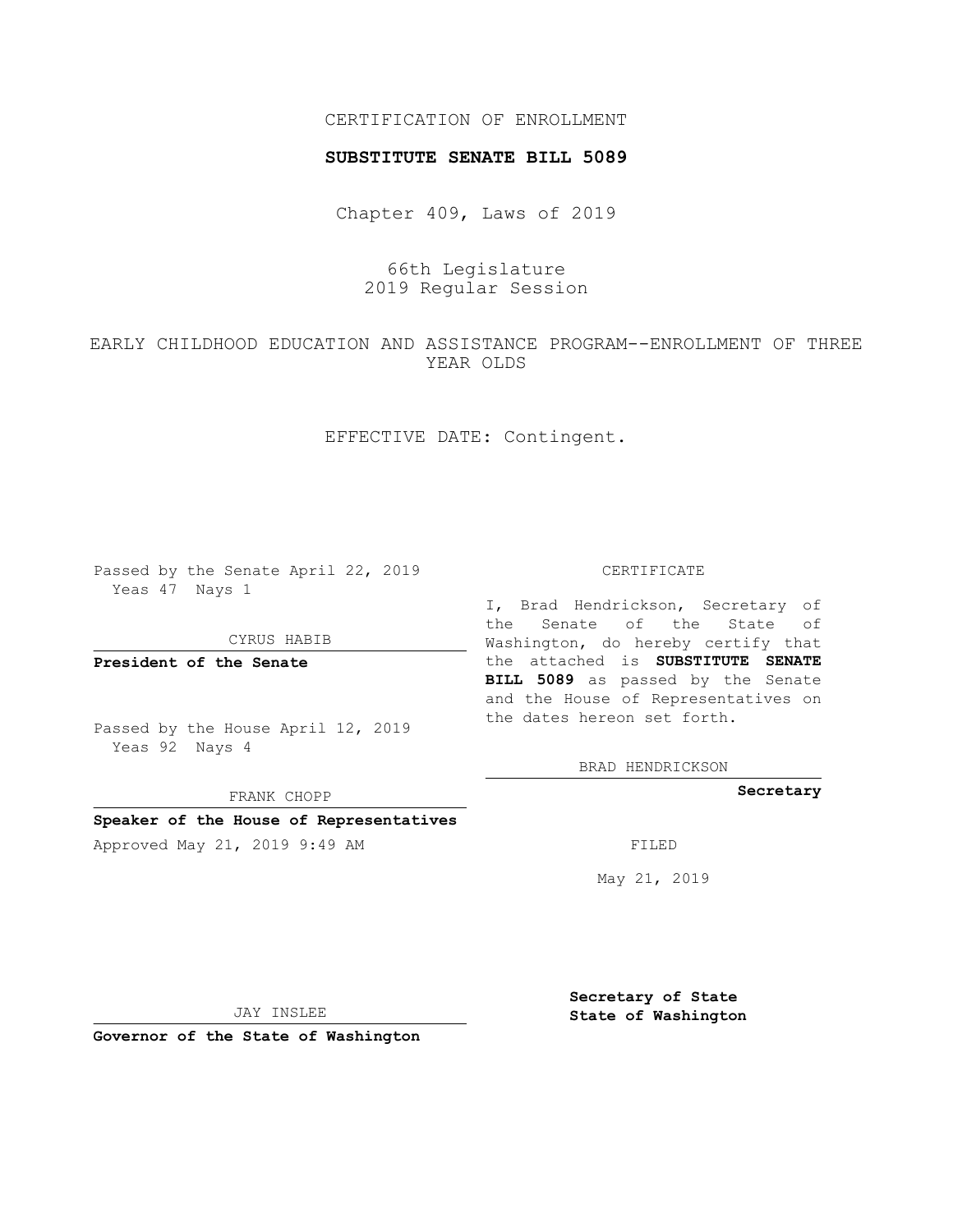### **SUBSTITUTE SENATE BILL 5089**

AS AMENDED BY THE HOUSE

Passed Legislature - 2019 Regular Session

# **State of Washington 66th Legislature 2019 Regular Session**

**By** Senate Ways & Means (originally sponsored by Senators Wellman, Darneille, Palumbo, Wilson, C., Kuderer, and Saldaña)

READ FIRST TIME 02/27/19.

1 AN ACT Relating to increasing early learning access for children 2 ages three and older; amending RCW 43.216.512 and 43.216.512; and 3 providing contingent effective dates.

4 BE IT ENACTED BY THE LEGISLATURE OF THE STATE OF WASHINGTON:

5 **Sec. 1.** RCW 43.216.512 and 2018 c 155 s 2 are each amended to read as follows:6

 (1) The department shall adopt rules that allow the inclusion of children in the early childhood education and assistance program whose family income is above one hundred ten percent of the federal poverty level if the number of such children equals not more than twenty-five percent of total statewide enrollment.

12 (2) ((Children included in the early childhood education and 13 assistance program under this section must be homeless or impacted by 14 specific developmental or environmental risk factors that are linked 15 by research to school performance. "Homeless" means without a fixed, 16 regular, and adequate nighttime residence as set forth in the federal 17 McKinney-Vento homeless assistance act, P.L. 100–77, July 22, 1987, 18 101 Stat. 482, and runaway and homeless youth act, P.L. 93–415, Title 19 <del>III, September 7, 1974, 88 Stat. 1129.</del>)) The department shall adopt 20 rules that allow a child to enroll in the early childhood education 21 and assistance program, as space is available, when the child is not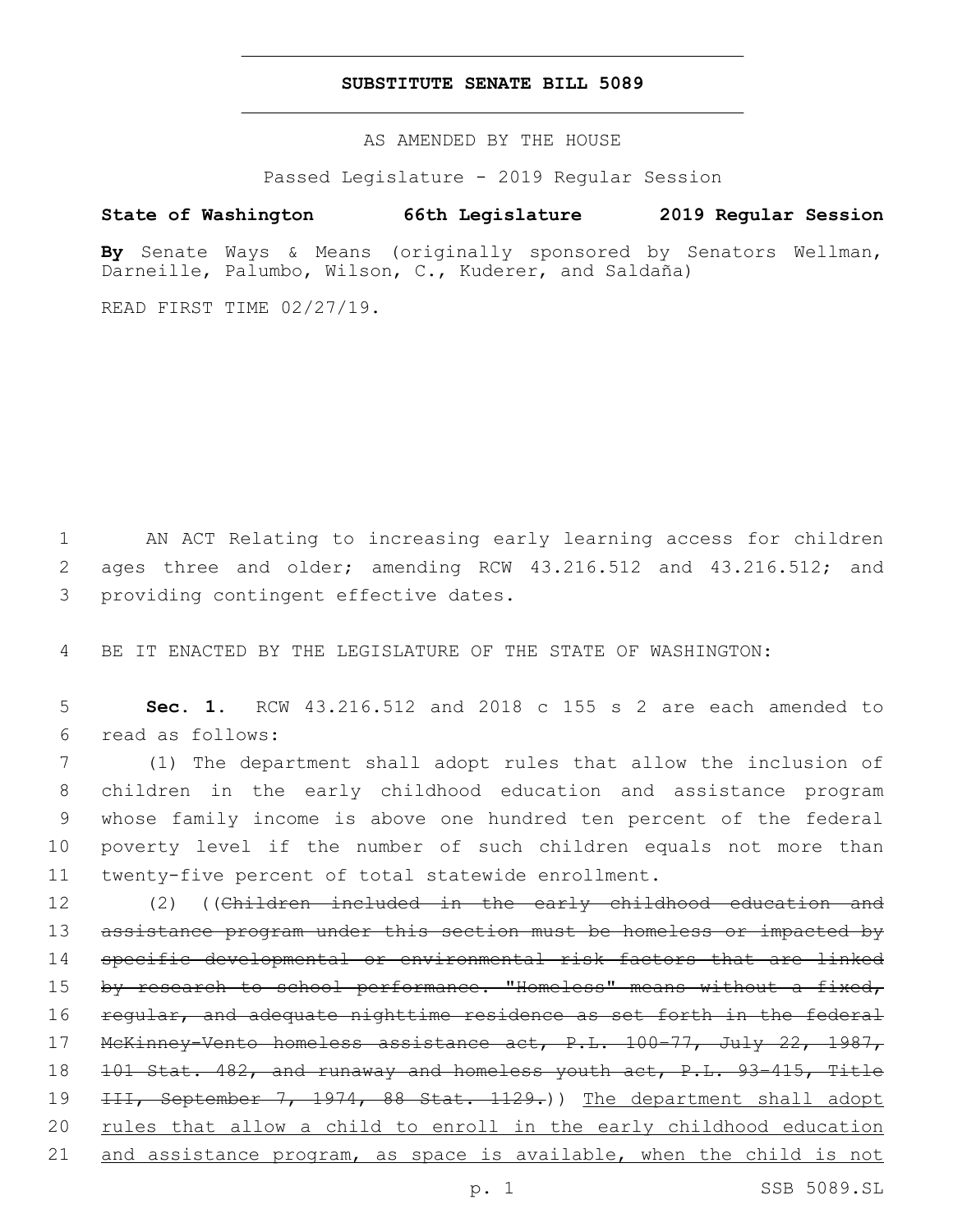1 eligible under RCW 43.216.505 and the child turns three years old at 2 any time during the school year when the child:

3 (a) Has a family income at or below two hundred percent of the 4 federal poverty level or meets at least one risk factor criterion 5 adopted by the department in rule; and

6 (b) Has received services from or participated in:

7 (i) The early support for infants and toddlers program;

8 (ii) The early head start or a successor federal program 9 providing comprehensive services for children from birth through two 10 years of age; or

11 (iii) The birth to three early childhood education and assistance 12 program, if such a program is established.

 (3) Children included in the early childhood education and assistance program under this section are not to be considered eligible children as defined in RCW 43.216.505 and are not considered to be part of the state-funded entitlement required in RCW 17 43.216.556.

18 **Sec. 2.** RCW 43.216.512 and 2018 c 155 s 2 are each amended to 19 read as follows:

20 (1) The department shall adopt rules that allow the ((inclusion)) 21 enrollment of children in the early childhood education and 22 assistance program, as space is available if the number of such 23 children equals not more than twenty-five percent of total statewide 24 enrollment, whose family income is:

25 (a) Above one hundred ten percent but less than or equal to one 26 hundred thirty percent of the federal poverty level ((if the number 27 of such children equals not more than twenty-five)); or

 (b) Above one hundred thirty percent but less than or equal to 29 two hundred percent of ((total statewide enrollment)) the federal poverty level if the child meets at least one of the risk factor criterion described in subsection (2) of this section.

32 (2) Children ((included)) enrolled in the early childhood 33 education and assistance program ((under)) pursuant to subsection 34 (1)(b) of this section must be ((homeless or impacted by specific 35 developmental or environmental)) prioritized for available funded 36 slots according to a prioritization system adopted in rule by the 37 department that considers risk factors that ((are linked by research 38 to school performance. "Homeless" means without a fixed, regular, and 39 adequate nighttime residence as set forth in the federal McKinney-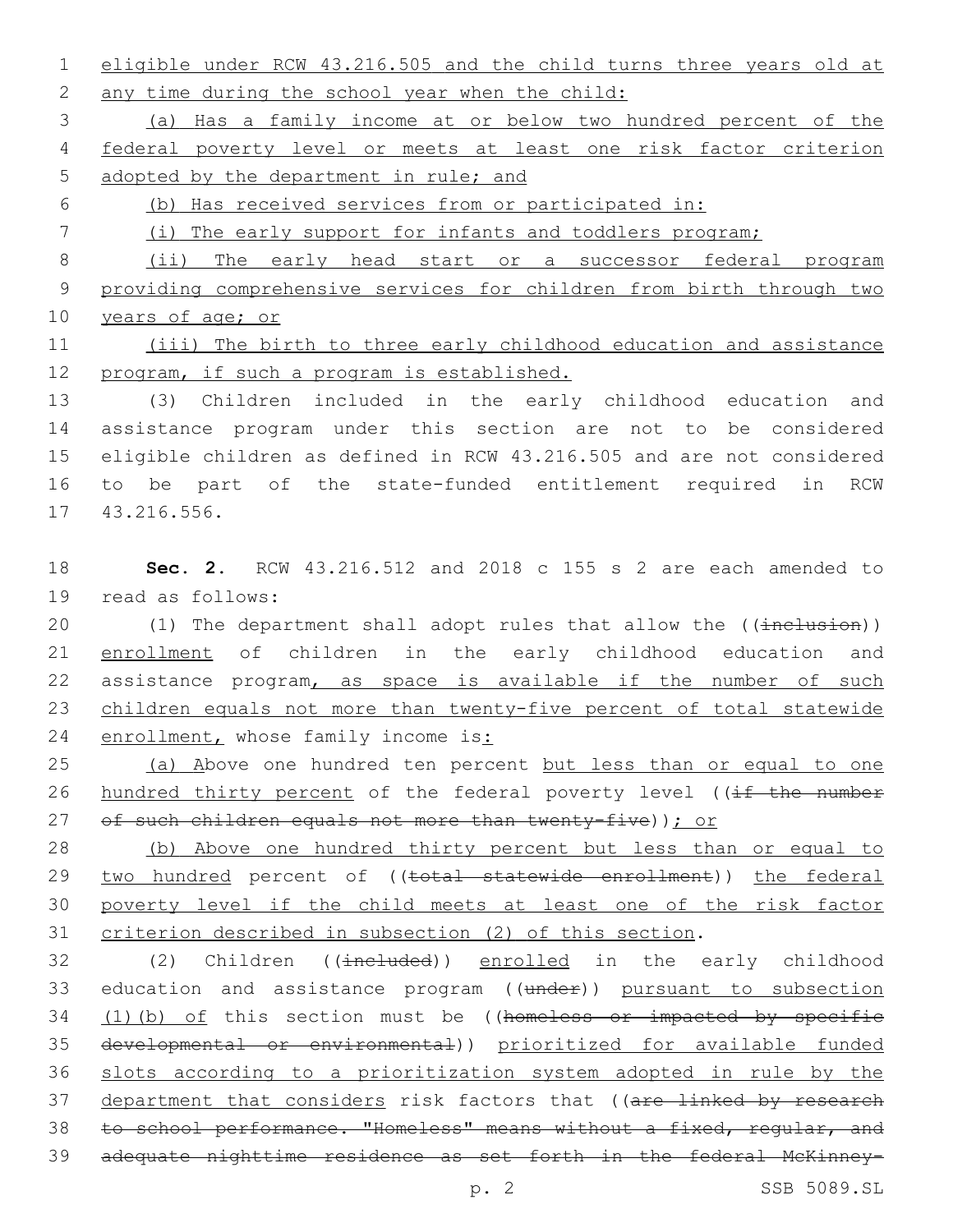| 1             | Vento homeless assistance act, P.L. 100-77, July 22, 1987, 101 Stat.    |
|---------------|-------------------------------------------------------------------------|
| 2             | 482, and runaway and homeless youth act, P.L. 93-415, Title III,        |
| 3             | September 7, 1974, 88 Stat. 1129)) have a disproportionate effect on    |
| 4             | kindergarten readiness and school performance, including:               |
| 5             | (a) Family income as a percent of the federal poverty level;            |
| 6             | (b) Homelessness;                                                       |
| 7             | (c) Child welfare system involvement;                                   |
| 8             | (d) Developmental delay or disability that does not meet the            |
| $\mathcal{G}$ | eligibility criteria for special education described in RCW             |
| 10            | 28A.155.020;                                                            |
| 11            | (e) Domestic violence;                                                  |
| 12            | (f) English as a second language;                                       |
| 13            | (q) Expulsion from an early learning setting;                           |
| 14            | (h) A parent who is incarcerated;                                       |
| 15            | (i) A parent with a substance use disorder or mental health             |
| 16            | treatment need; and                                                     |
| 17            | (j) Other risk factors determined by the department to be linked        |
| 18            | by research to school performance.                                      |
| 19            | (3) The department shall adopt rules that allow a child to enroll       |
| 20            | in the early childhood education and assistance program, as space is    |
| 21            | available, when the child is not eligible under RCW 43.216.505 and      |
| 22            | the child turns three years old at any time during the school year      |
| 23            | when the child:                                                         |
| 24            | (a) Has a family income at or below two hundred percent of the          |
| 25            | federal poverty level or meets at least one risk factor criterion       |
| 26            | adopted by the department in rule; and                                  |
| 27            | (b) Has received services from or participated in:                      |
| 28            | (i) The early support for infants and toddlers program;                 |
| 29            | $(i$ ii)<br>The early head start or a successor federal program         |
| 30            | providing comprehensive services for children from birth through two    |
| 31            | years of age; or                                                        |
| 32            | (iii) The birth to three early childhood education and assistance       |
| 33            | program, if such a program is established.                              |
| 34            | (4) Children ((included)) enrolled in the early childhood               |
| 35            | education and assistance program under this section are not $((to be))$ |
| 36            | considered eligible children as defined in RCW 43.216.505 and are not   |
| 37            | considered to be part of the state-funded entitlement required in RCW   |
| 38            | 43.216.556.                                                             |